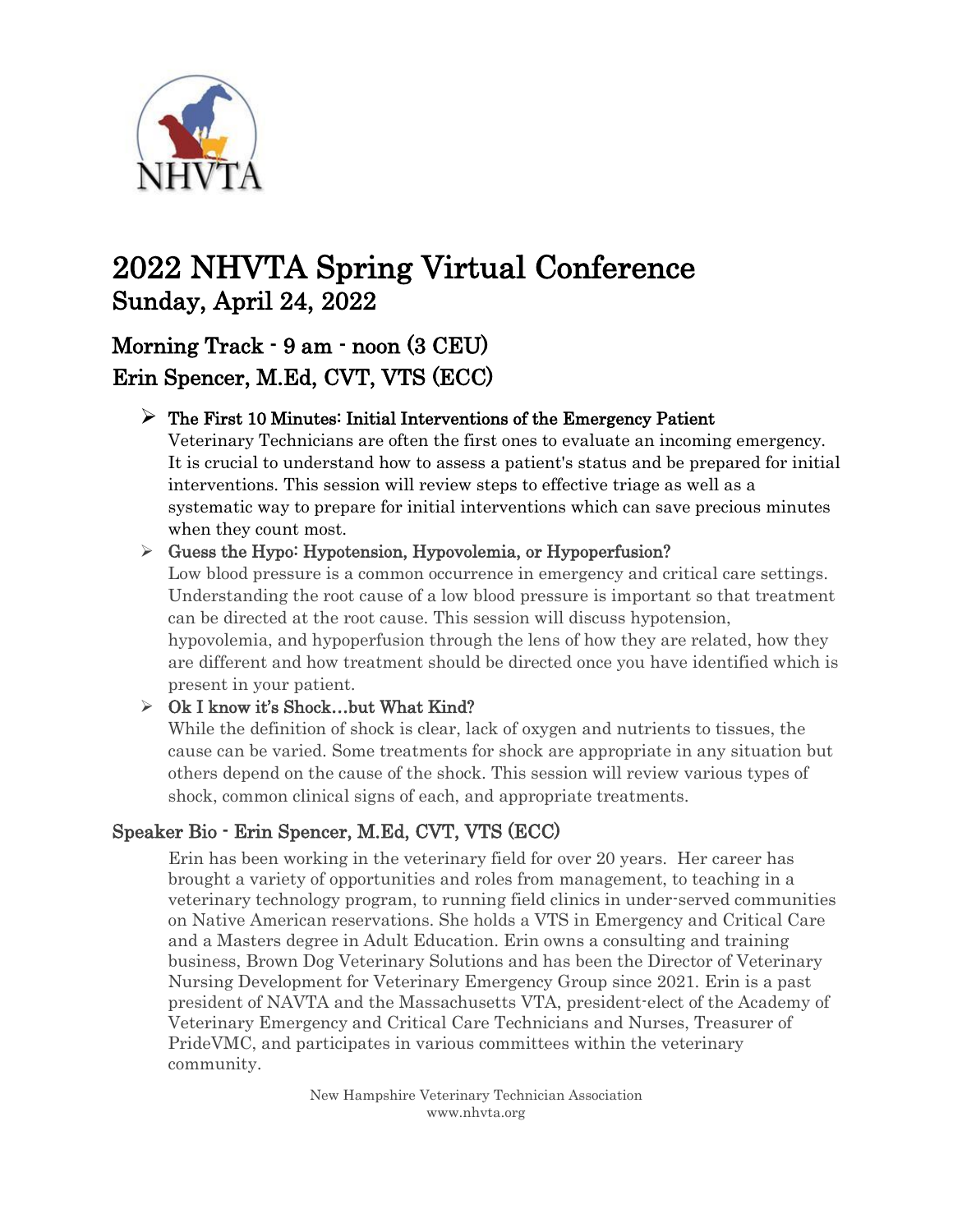

### 12 noon – 12:45 pm - Lunch Break



# Afternoon Track - sponsored by Hill's Pet Nutrition  $12:45$  pm  $-4$  pm  $(3$  CEU)

### Amy Karls, DVM – Hills Pet Nutrition

➢ GI Diets in Post-Op Recovery Protocols

# Tasha McNerny, CVT, CVPP, VTS (Anesthesia & Analgesia)

### ➢ Managing Intra-op Hypotension with Case Studies

This fast paced, and highly interactive lecture will examine why patients develop hypotension under anesthesia and different drug classes that can be used to combat hypotension. multiple cases in depth. We will discuss practical ways for you to take your troubleshooting to the next level with different case studies to illustrate real life examples.

### ➢ Post-Operative Analgesia and Recovery

This lecture will explore options for post-operative pain control. Different modalities will be discussed including drug therapy options, physical therapies, and new treatment options to help keep your patients comfortable. We will discuss ways to implement pain scoring in your practice to help guide analgesic treatment. Case studies will be presented to better illustrate specific protocols for optimal multimodal analgesia.

### Speaker Bio - Tasha McNerny, CVT, CVPP, VTS (Anesthesia & Analgesia)

Tasha is a Certified Veterinary Technician form Glenside, PA. She is also a Certified Veterinary Pain Practitioner and works closely with the IVAPM to educate the public about animal pain awareness. Tasha became a veterinary technician specialist in anesthesia in 2015. Tasha loves to lecture on various anesthesia and pain management topics around the globe and was recently named the VMX 2020 speaker of the Year for veterinary technicians. Tasha travels across the U.S. to consult with veterinary hospitals on best anesthesia practices. Tasha has authored numerous articles on anesthesia and analgesia topics for veterinary professionals and pet parents. In her spare time Tasha enjoys reading, spending time with her husband and son, and recording the Veterinary Anesthesia Nerds Podcast.

> New Hampshire Veterinary Technician Association www.nhvta.org